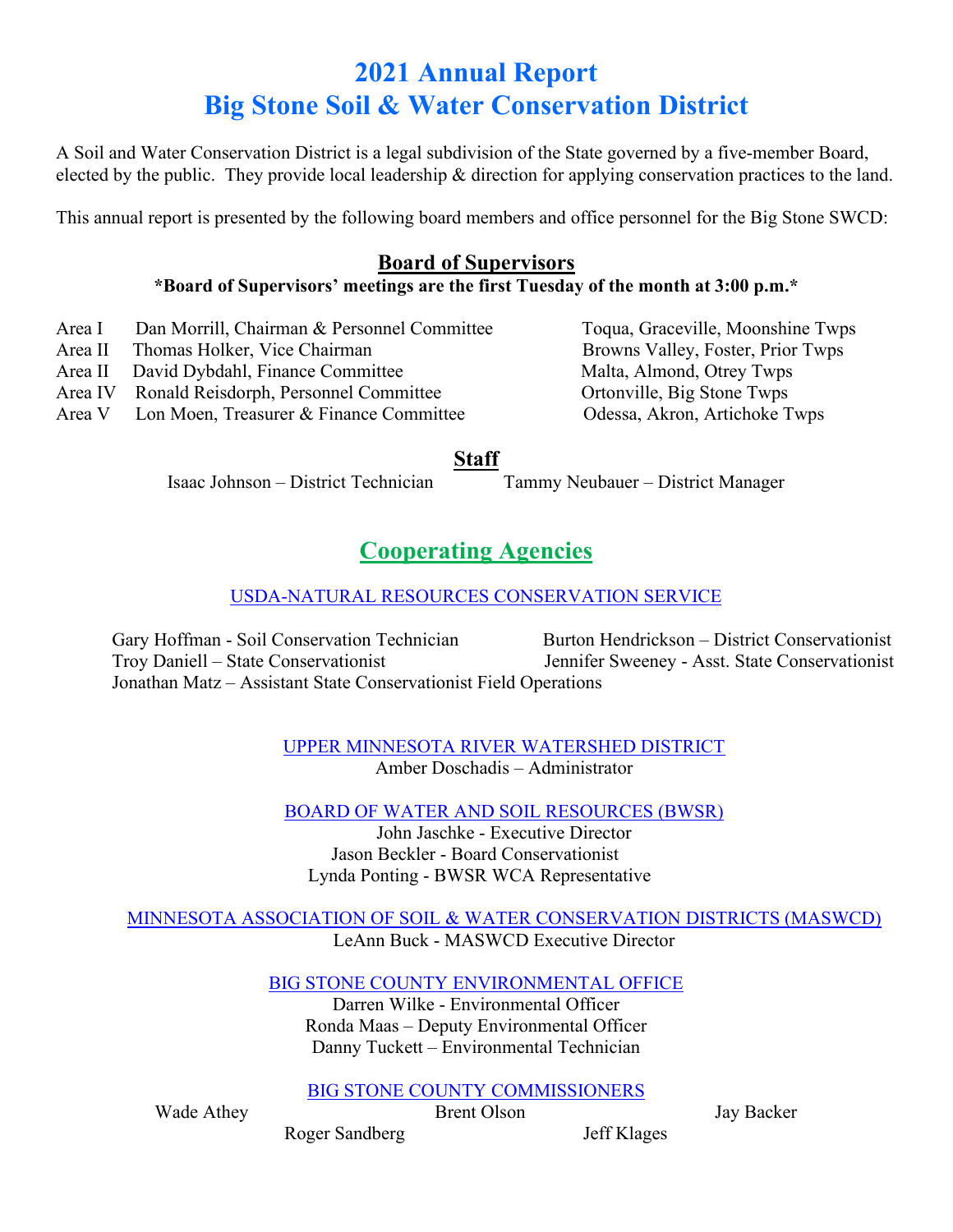### **BIG STONE SWCD MISSION STATEMENT**

The mission of the Big Stone Soil and Water Conservation District is to educate policy makers and citizens on environmental conservation issues impacting Big Stone County. This will be accomplished through providing land management services, technical guidance, and financial assistance to landowners who are implementing conservation practices on their lands that will achieve: soil health improvement, water quality improvement, shoreline protection, storm water runoff reduction & retention, water and wind erosion reduction, and groundwater protection.

### **Services Provided by the District**:

- $\triangleright$  Tree planning, planting, and fabric installation
- Tree tubes and installation available, and Plantskydd are sold for animal control
- $\triangleright$  Technical and financial assistance through state cost-share for installation of conservation practices
- Promoted conservation educational activities through information contests and displays
- Administered State Conservation Programs such as RIM, Erosion Control & Water Management Program, Buffer Implementation, Buffer Cost Share, Soil Health, etc.
- Served on the TEP for the Wetlands Conservation Act of 1991
- Provided no-till drill, rotary mower, and spraying services as requested.
- Provided grass seed for various seeding projects
- Administered the county well-sealing program with appropriate funds as they became available
- $\triangleright$  Assisted customers provided information or directed to a contact person
- Entered State Grant information into the eLINK program for resource management for BWSR
- Assisted NRCS with filing, sorting mail, bulletins, and correspondence.
- Assisted NRCS with Farm Bill implementation of CRP, EQIP
- Educated and Assisted landowners with noxious weed control

### **Education Activities**

- $\triangleright$  Beautiful Farmstead Award due to the uncertain times with the pandemic, no recipients were chosen for 2021.
- $\triangleright$  Conservationists Award due to the uncertain times with the pandemic, no recipients were chosen for 2021.
- $\triangleright$  Arbor Day Each 4<sup>th</sup> grade student in Ortonville and Clinton-Graceville-Beardsley schools in Big Stone County receive a bare root tree to plant in recognition of Arbor Day. Due to the pandemic and school closures, no trees were able to be delivered to the schools.
- The annual report was distributed to essential partners.
- $\triangleright$  Newsletter information page is available on the District website  $\omega$  www.bigstoneswcd.org.
- Envirothon –no one participated from the local schools.
- $\triangleright$  Big Stone County Fair A conservation booth is generally staffed during the 3 day fair.
- $\triangleright$  Ortonville Sports & Leisure Show A conservation booth is usually fully staffed during the 2 day event. The show was cancelled in 2021, due to the pandemic.
- Maintained District website and kept updated records and information on the website as required by BWSR.
- District staff regularly submitted articles to the local newspapers about conservation programs and funding opportunities.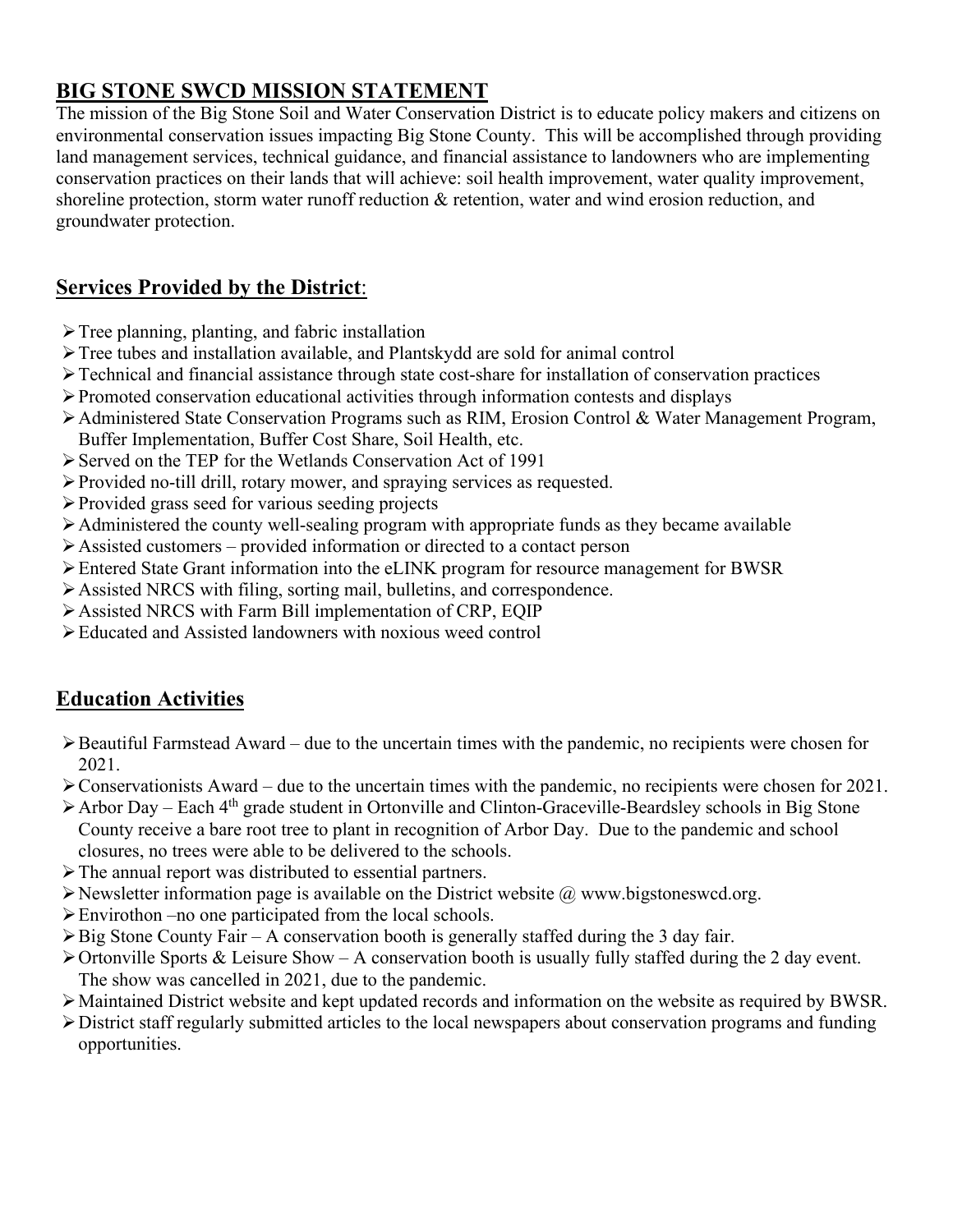### **Program Activities**

- **DNR Observation Wells** The SWCD monitors 5 wells monthly for 8 months. Readings are entered on the DNR Observation Wells website, and annually receives compensation of \$60.00 per reading per well.
- **Rainfall Monitoring** Two sites in Big Stone County volunteered to monitor precipitation. The SWCD monitors one rain gauge at the Ortonville field office. We are always looking for more monitor volunteers.
- **Water Testing Kits** Test kits are available at the office through RMB labs.
- **Tree Plantings** Staff planted 996 trees for contracts with landowners. 5,348 feet of fabric was installed on the 4 sites. A total of 1,765 trees were sold.
- **Grass Drill Seedings** The District seeded 220.04 acres; 202.24 acres in CRP, 6.6 acres in food plots, 6.2 acres in buffers, 5 acres in Ag Wetland Bank.
- **Buffer Law** District attended meetings and trainings regarding implementation of law, used BWSR tracking software to track compliance, and made several site visits with and without landowners. Notices of Non-Compliance have been issued and sent to the Environmental Office for enforcement.
- **Rotary Mower Services**  The District provided mowing services on 42.69; 2 CRP mid contract management, 1 weed management, 1 tree removal.
- **Spraying**  The field technician surveyed approximately 300 acres for spraying. 12.9 acres were treated.
- **State Cost-Share Practices** see Grants Administration
- **Site Inspections for Cost Share Practices**  8 farmstead shelterbelts and 3 shoreline stabilization projects were inspected, and conditions documented per requirements of the cost share contracts.
- **Easement Inspection** The District site checked 15 RIM and/or CREP easement parcels.
- **WCA** The District serves on the TEP for the WCA administered by the Big Stone County Environmental Office. Activities in 2021 included monitoring active banking site establishments, reviewing new drainage applications, and attending training sessions. Violations were reviewed but are managed by the Big Stone County Environmental Office.
- **Centrol Crop Consulting Partnership –** The District continued the partnership with Centrol Crop Consulting to provide technical expertise to landowners involved in District cost-share programs for cover crops and other vegetative practices, and the Ag Water Quality Certification Program.
- **MAWQCP -** The District worked with Minnesota Department of Agriculture to promote the program to landowners within Big Stone County. Progress includes program promotion and the certification of two landowners. Three additional landowners were certified in 2021.
- **CWMA**  see Agency Coordination.
- **Native Prairie Bank –** There are sites interested in the program and are still being considered by the State.
- **Walk In Access Program –** The District promoted the Walk In Access program and maintained 3 active WIA sites.
- **Working Lands Initiative –** see agency coordination below.
- **Conservation Reserve Enhancement Program (CREP) –** There were no new landowners interested in CREP in 2021. The District remains involved in 1 active CREP easement with a landowner needing construction completed in 2022.
- **Farm Bill Assistance Grant**  Although there currently is no Farm Bill Assistance Grant funding, the Farm Bill Technician assists with the implementation of CRP. CRP was promoted with radio and newspaper articles. The current Programs Technician resigned his position with the Big Stone SWCD in February, 2021, and a technician has not been replaced.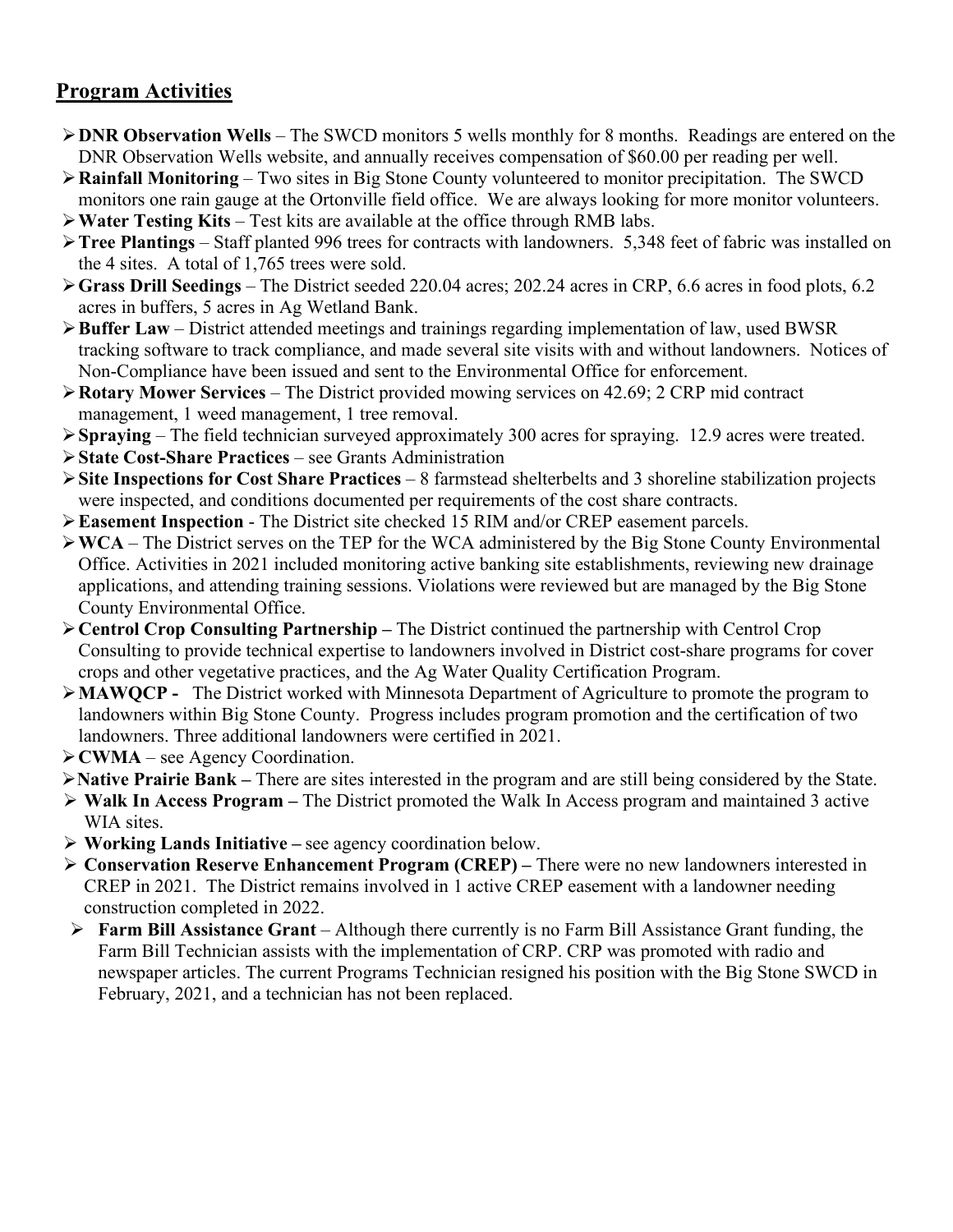### **Agency Coordination**

The District is involved with several multi-agency groups that meet accordingly. These include:

- **Pomme de Terre River Association** The District meets monthly at TAC meetings and 1W1P meetings in Morris.
- **Bois de Sioux/Mustinka Watershed**  The District attended the annual steering committee and are attending 1W1P meetings as well as serving on committees for projects within the plan.
- **Upper Minnesota River Watershed District**  The District met with the UMRWD Administrator on numerous topics throughout the year regarding drainage permits, buffer law, Whetstone River restoration, WRAPS citizen committee, shoreline projects, and discussed upcoming 1W1P. The UMRWD is successful in securing a 1W1P grant. One Watershed, One Plan planning grants support groups of local governments in developing watershed-based plans that are prioritized, targeted, and capable of achieving measurable results. The District is involved in the committee meetings and decision making for the plan, and meet regularly.
- **Working Lands Initiative (WLI)** The State of Minnesota is currently not funding this program.
- **County Local Water Management Plan** The District did not receive LWM funds in 2021.
- $\triangleright$  **EQIP/NRCS** The District was involved with the coordination and administration of the Public Local Workgroup meeting.
- **Farm Bill Technician** Currently, there is no Farm Bill funding for this position. The District has retained this position and has been reclassified it as the Program Technician, and this position continues to work on Farm Bill programs. The position is currently not filled, due to a vacancy. The District is actively advertising for applicants for this position.
- **Big Stone County Pheasants Forever Chapter**  District technical staff attended Pheasants Forever meetings, with ideas for tree plantings, prairie seedings, and prescribed burns. The annual banquet was cancelled in 2021, due to the pandemic.
- **Cooperative Weed Management Area (CWMA)** Big Stone SWCD was unsuccessful in receiving this grant for 2020-2021. However noxious weed control was still utilized through services and an intern was hired to educate landowners, survey lands for infestations, and spray and treat identified areas.
- **West Central Technical Service Area –** The District utilized the WCTSA to train staff and work on civil engineering projects for landowners, including grass waterways, water and sediment basins, shoreline restorations, and wetland restorations. The WCTSA serves 12 counties for engineering purposes and each district uses their funds to keep them in service. The WCTSA worked on 6 active erosion control projects in Big Stone County. The WCTSA staff were in the County to re-evaluate shoreline projects, review plans for a fishway, and redesign a CWF grant project. Staff will return in the spring of 2022 to provide as-builts for projects completed.
- **Minnesota Department of Agriculture-Noxious Weed and Invasive Plant Grant –** the District was unsuccessful in receiving a grant from the MDA for invasive weed treatment.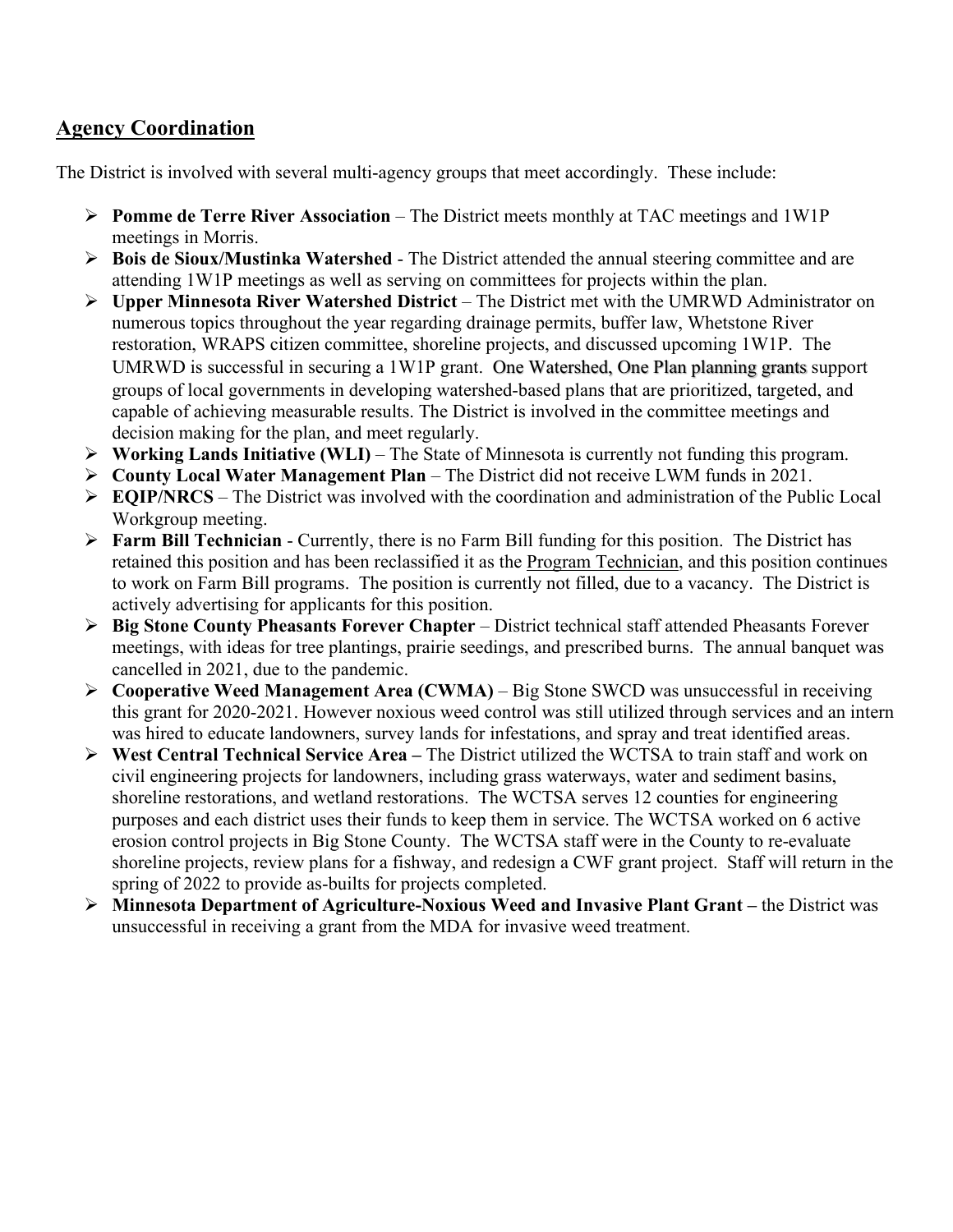### **Additional Funding Opportunities**

The Environmental Quality Incentive Program (EQIP) currently has 5 active contracts in Big Stone County. NRCS paid \$269,615 to producers for completion of their practices. EQIP has 3 new contracts with \$76,359 obligated for these contracts.

NRCS has 19 active CSP contracts. Ten contracts were completed in 2021, paying \$549,318.40. No new contracts were awarded in Big Stone County in 2021.

The Conservation Reserve Program (CRP) and Continuous Conservation Reserve Program (CCRP) can provide additional funding for BMP applications such as grass waterways, buffers, and wetland restorations. The CRP was promoted with newspaper articles. There are 46 new CRP contracts in Big Stone County in 2021.

The NRCS Wetland Restoration Easement program (WRE). There were no new applications.

### **BIG STONE SOIL AND WATER CONSERVATION DISTRICT GRANTS ADMINISTRATION**

#### **Erosion Control and Local Water Management Policy**

#### **Local Capacity Funding:**

-In 2021, the District received Local Capacity funding from the Board of Water and Soil Resources for \$124,805. These funds come from the State Clean Water Fund.

-The District installed one shoreline restoration, funding \$15,924. The District inspected 2 shoreline restorations. One ag waste pit closure was funded and 75% of the project was completed in 2020 and the remaining 25% was completed in the spring of 2021. One well decommissioning was completed at 50% cost share.

-Funds from the Local Capacity grants were also utilized to purchase equipment and supplies to enhance and continue the conservation services provided by the District. It also provided funding to support the time, effort and training of the District Manager and staff.

#### **Conservation Delivery**

-Big Stone SWCD received \$18,037 in Conservation Delivery funds. These funds are distributed to help pay for costs of district operations, such as administration, employing staff, office space, office supplies, supervisor compensation, and other costs associated with operating the District. These funds are disbursed to the District annually, and require reporting on ways these dollars are spent, such as grant outcomes, activities and accomplishments.

#### **State Cost Share Funds:**

- In 2021, the District received \$6,550 to cost share projects that are eligible under the current Big Stone SWCD Nonstructural Land Management Practices Policy. The District used these funds to cost share well sealing at allowable 50%. Three wells were sealed, and cost shared for a total of \$1,067.50. One shoreline restoration was partially funded with state cost share funds for \$8,169.10.